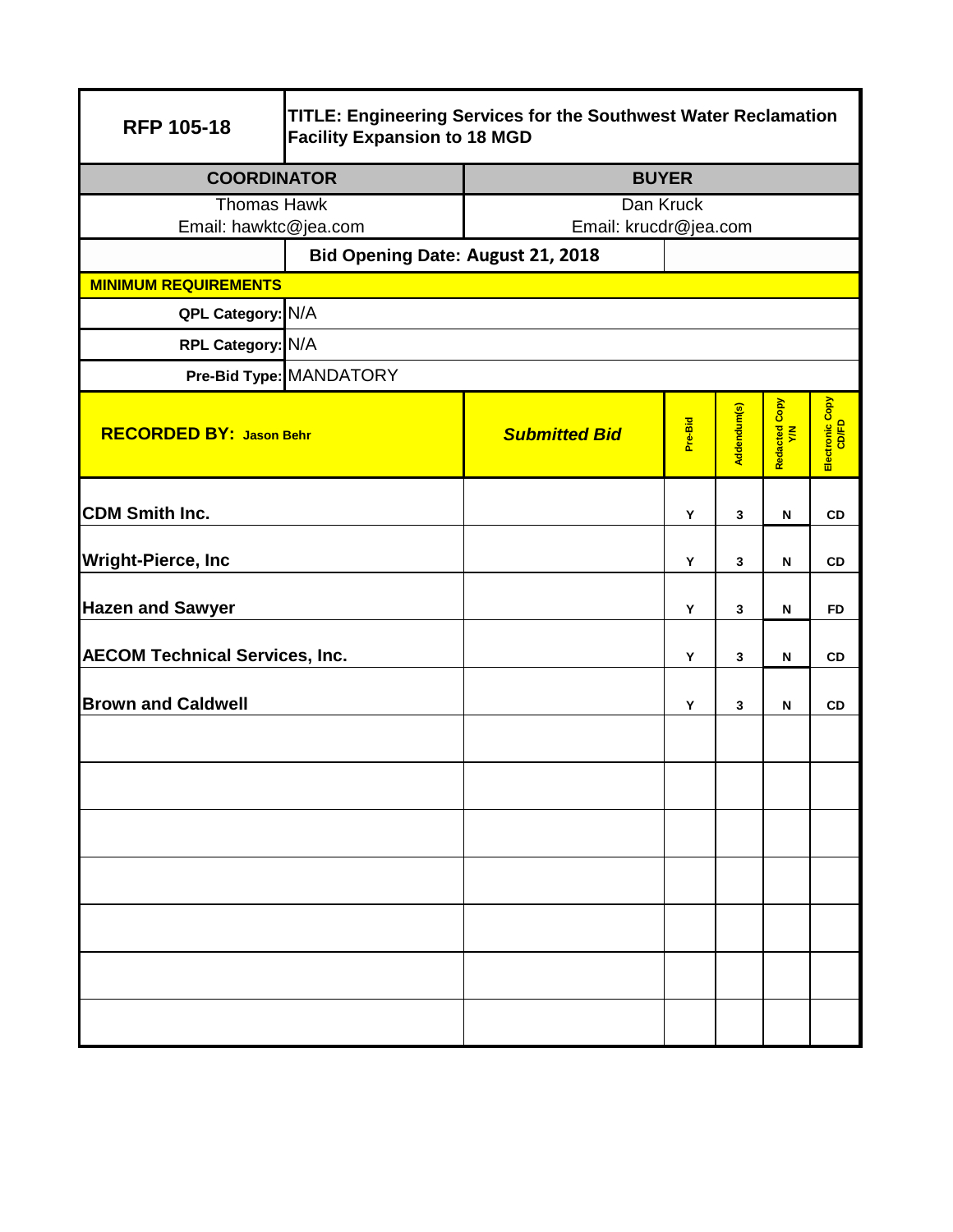| <b>RFP 112-18</b>                                                   | TITLE: Engineering Services for the Route Study and Design of the<br>5th Street West - Imeson Road to Melson Ave. Project |                       |         |             |                      |                          |  |
|---------------------------------------------------------------------|---------------------------------------------------------------------------------------------------------------------------|-----------------------|---------|-------------|----------------------|--------------------------|--|
| <b>COORDINATOR</b>                                                  |                                                                                                                           | <b>BUYER</b>          |         |             |                      |                          |  |
| Maria Betancur                                                      |                                                                                                                           | Dan Kruck             |         |             |                      |                          |  |
| Email: betama@jea.com                                               |                                                                                                                           | Email: krucdr@jea.com |         |             |                      |                          |  |
| <b>MINIMUM REQUIREMENTS</b>                                         | Bid Opening Date: August 21, 2018                                                                                         |                       |         |             |                      |                          |  |
| QPL Category: WE4                                                   |                                                                                                                           |                       |         |             |                      |                          |  |
| RPL Category: N/A                                                   |                                                                                                                           |                       |         |             |                      |                          |  |
|                                                                     | Pre-Bid Type: MANDATORY                                                                                                   |                       |         |             |                      |                          |  |
|                                                                     |                                                                                                                           |                       |         |             |                      |                          |  |
| <b>RECORDED BY:</b>                                                 | <b>Jason Behr</b>                                                                                                         | <b>Submitted Bid</b>  | Pre-Bid | Addendum(s) | Redacted Copy<br>Y/N | Electronic Copy<br>CD/FD |  |
| <b>Gannett Fleming, Inc</b>                                         |                                                                                                                           |                       | Y       | 1           | N                    | <b>CD</b>                |  |
| Jones Edmunds & Associates, Inc.                                    |                                                                                                                           |                       | Y       | 1           | $\mathsf{N}$         | <b>FD</b>                |  |
| <b>Constantine Engineering, Inc</b>                                 |                                                                                                                           |                       | Y       | 1           | $\mathsf{N}$         | <b>FD</b>                |  |
| CPH, Inc.                                                           |                                                                                                                           |                       | Y       | 1           | $\mathsf{N}$         | <b>FD</b>                |  |
| <b>Construction &amp; Engineering Services</b><br>Consultants, Inc. |                                                                                                                           |                       | Y       | 1           | N                    | <b>FD</b>                |  |
| <b>CMTS, LLC</b>                                                    |                                                                                                                           |                       | Y       | 1           | N                    | <b>FD</b>                |  |
| Mott MacDonald Florida, LLC                                         |                                                                                                                           |                       | Y       | 1           | N                    | <b>CD</b>                |  |
|                                                                     |                                                                                                                           |                       |         |             |                      |                          |  |
|                                                                     |                                                                                                                           |                       |         |             |                      |                          |  |
|                                                                     |                                                                                                                           |                       |         |             |                      |                          |  |
|                                                                     |                                                                                                                           |                       |         |             |                      |                          |  |
|                                                                     |                                                                                                                           |                       |         |             |                      |                          |  |